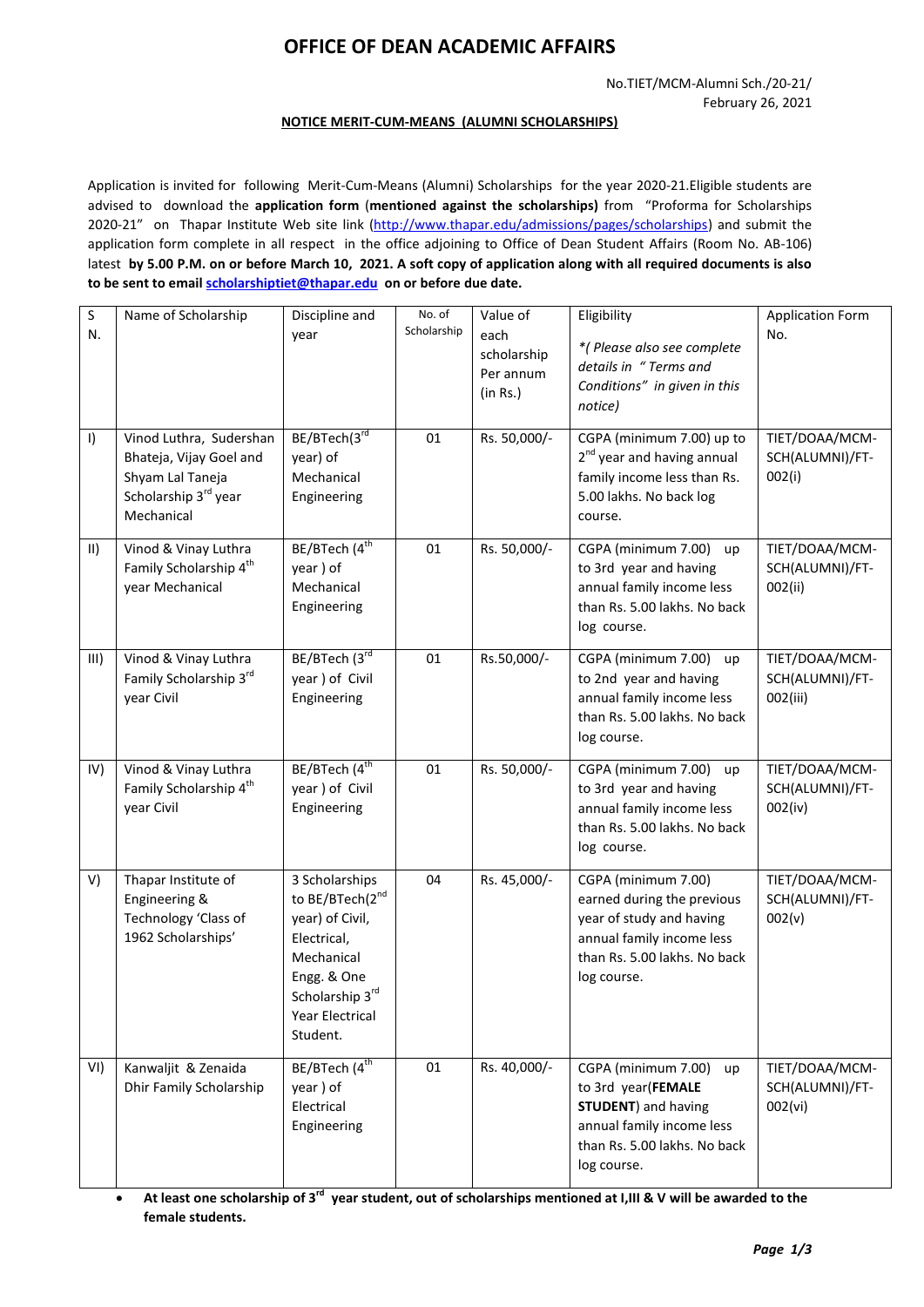| S No. | Name of Scholarship                                                          | Discipline and year                                                                      | No. of<br>Scholar<br>ship | Value in<br>Rs. Per<br>annum | Eligibility                                                                                                | Application Form No.                              |
|-------|------------------------------------------------------------------------------|------------------------------------------------------------------------------------------|---------------------------|------------------------------|------------------------------------------------------------------------------------------------------------|---------------------------------------------------|
| VII)  | Thapar Institute of<br>Engineering & Technology<br>Class of 1988 Scholarship | BE/BTech (3 <sup>rd</sup> year)<br>either Civil or<br>Electrical or<br>Mechanical stream | 01                        | $60.000/-$                   | AGPA (minimum 8.00)<br>up to $2^{nd}$ year and having<br>annual family income<br>less than Rs. 5.00 lakhs. | TIET/DOAA/MCM-<br>SCH(ALUMNI)/FT-<br>002(vii)     |
| VIII) | Thapar Institute of<br>Engineering & Technology<br>Class of 1989 Scholarship | BE/BTech $(2^{nd}$ year)<br>of any stream                                                | 01                        | 1,00,000/                    | CGPA (minimum 6.00) in<br>first year and having<br>annual family income<br>less than Rs. 5.00 lakhs.       | TIET/DOAA/MCM-<br>SCH(ALUMNI)/FT-<br>$002$ (viii) |

### **Terms & Conditions:**

The amount shall be paid as one time scholarship to the student(s) who meet the following criteria mentioned against the respective scholarship. :

## **I)-Vinod Luthra, Sudershan Bhateja, Vijay Goel and Shyam Lal Taneja Scholarship 3rd year Mechanical**

The candidate should be a BE 3rd year student of Mechanical Engineering and should have had no E or F or X grade up to 2<sup>nd</sup> year and having minimum CGPA 7.00 up to 4<sup>th</sup> semester of his/her study and have family income less than Rs. 5.00 lakhs P.A.

### **II)-Vinod & Vinay Luthra Family Scholarship 4th year Mechanical :**

The candidate should be a BE 4th year student of Mechanical Engineering and should have had no E or F or X grade up to 3rd year and having minimum CGPA 7.00 up to  $6<sup>th</sup>$  semester of his/her study and have family income less than Rs. 5.00 lakhs P.A.

## **III)-Vinod & Vinay Luthra Family Scholarship 3rd year Civil :**

The candidate should be a BE 3rd year student of Civil Engineering and should have had no E or F or X grade up to 2<sup>nd</sup> year and having minimum CGPA 7.00 up to 4<sup>th</sup> semester of his/her study and have family income less than Rs. 5.00 lakhs P.A.

# **IV)-Vinod & Vinay Luthra Family Scholarship 4th year Civil :**

The candidate should be a BE fourth year student of Civil Engineering and should have had no E or F or X grade up to 3rd year and having minimum CGPA 7.00 up to  $6<sup>th</sup>$  semester of his/her study and have family income less than Rs. 5.00 lakhs PA.

### **V)-Thapar Institute of Engineering & Technology 'Class of 1962 Scholarships' :**

- i) 3 Scholarships for  $2^{nd}$  Year Students : The candidate should be a BE 2nd year student of Civil, Mechanical and Electrical Engineering ( **one scholarship in each stream will be awarded**) and should have had no E or F or X grade up to first year and having minimum CGPA 7.00 up to  $2^{nd}$ semester of his/her study and have family income less than Rs. 5.00 lakhs P.A.
- ii) 1 Scholarship for 3<sup>rd</sup> Year Students : The candidate should be a BE 3<sup>rd</sup> year student of Electrical Engineering and should have had no E or F or X grade up to first year and having minimum CGPA 7.00 up to 4<sup>th</sup> semester of his/her study and have family income less than Rs. 5.00 lakhs P.A.

### **VI)-Kanwaljit & Zenaida Dhir Family Scholarship :**

The candidate should be a BE 4th year (**female**) student of Electrical Engineering and should have had no E or F or X grade up to 3rd year and having minimum CGPA 7.00 up to  $6<sup>th</sup>$  semester of his/her study and have family income less than Rs. 5.00 lakhs P.A.